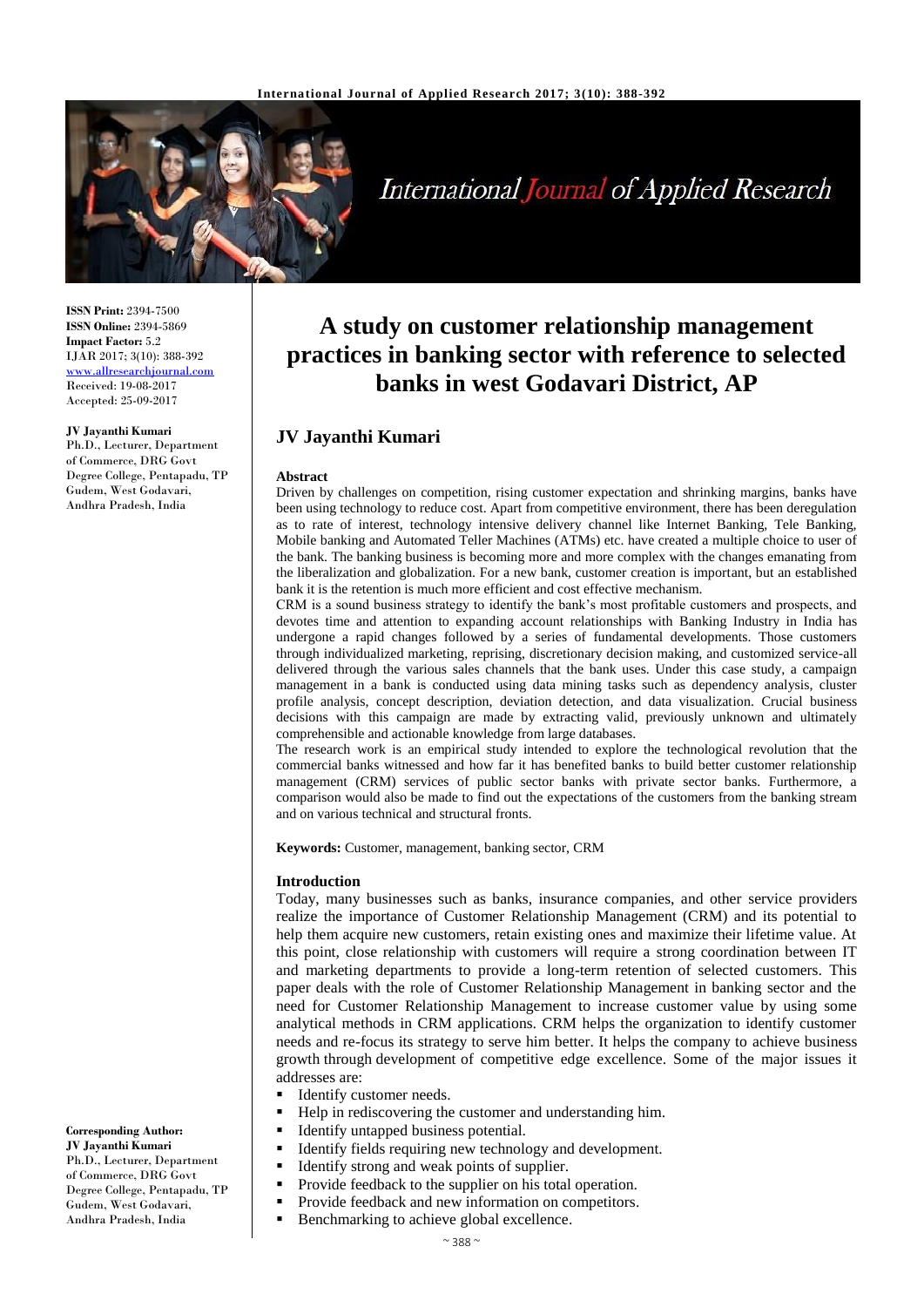- Details on the aspects on which customer is happy with the supplier and on those where he feels that improvement needs to be incorporated.
- Action plan to make organization customer-centric.

CRM helps in providing uniqueness to the organization to help it build up differentiation from its competitors. This is achieved through:

- **Comprehensive approach to meet the customer's specific** needs.
- To build up customer focused operating environment and culture.
- To prepare and implement result oriented action plan.
- Continuous up gradation of competencies to provide enhanced benefits and satisfaction to customer.

CRM is a strategic business and process issue. The principles of CRM are developed out of market/customer needs, methodology involving the understanding of need based segments, the development of segment based proposition and the management of delivery against those propositions to maximize the customer value. CRM is the understanding of this segmental relationship and the ability to generate action plan to help the staff working in different segments to devise a plan to maximize business and profits throughout the customer lifecycle. CRM maximizes the values of company's customer portfolio through convergence of marketing, service and sales.

## **CRM Objectives in Banking Sector**

The idea of CRM is that it helps businesses use technology and human resources gain insight into the behavior of customers and the value of those customers. If it works as hoped, a business can: provide better customer service, make call centers more efficient, cross sell products more effectively, help sales staff close deals faster, simplify marketing and sales processes, discover new customers, and increase customer revenues. It doesn't happen by simply buying software and installing it. For CRM to be truly effective, an organization must first decide what kind of customer information it is looking for and it must decide what it intends to do with that information. For example, many financial institutions keep track of customers' life stages in order to market appropriate banking products like mortgages or IRAs to them at the right time to fit their needs. Next, the organization must look into all of the different ways information about customers comes into a business, where and how this data is stored and how it is currently used. One company, for instance, may interact with customers in a myriad of different ways including mail campaigns, Web sites, brick-and-mortar stores, call centers, mobile sales force staff and marketing and advertising efforts. Solid CRM systems link up each of these points. This collected data flows between operational systems (like sales and inventory systems) and analytical systems that can help sort through these records for patterns. Company analysts can then comb through the data to obtain a holistic view of each customer and pinpoint areas where better services are needed. In CRM projects, following data should be collected to run process engine: 1) Responses to campaigns, 2) Shipping and fulfilment dates, 3) Sales and purchase data, 4) Account information, 5) Web registration data, 6) Service and support records, 7) Demographic data, 8) Web sales data.

## **CRM Development**

To be prepared to the changing economic conditions and, in particular, to a rapidly decreasing inflation rate scenario Garanti Bank has started timely to focus on developing a customer relationship management (CRM) system. The total number of customers is presently around two millions, but an increase to roughly three millions is 3 foreseen as merging with Osmanli Bank and Koferz bank are achieved and the present growth targets are reached. The importance for the bank of managing the relationships with their customers has been the drive of the joint projects that have been developed with IBM in the last three years. During the projects a number of crucial technological and architecture choices have been made to implement the entire process. Realizing the importance of customer information availability the first of these projects has focused on the problem of routinely collecting and cleansing data. The project has been undertaken by the bank with the spirit that has characterized the whole CRM development. The project has promoted a massive involvement of the branches, namely of the portfolio managers and campaigns have been launched for popularizing among branch staff the importance of gathering and maintaining reliable customer data. Another set of methods have been tested for customer not included in portfolios (pool customers), such as mailing or distributing questionnaires in the branches or using automatic teller machines (ATM) and the call center. Methods for data checking and testing have been developed to be routinely employed by the bank's staff. Results obtained are very good: for portfolio customers data available are respectively 98% for the commercial ones and 85% for the retail ones. For pool customers availability goes down to 65%: this is a well-known phenomenon due to the loose relationship with the latter customers.

## **Objectives of the Study**

- 1. To review the literature on Customer relationship management in banking sector.
- 2. To identify the key customer focus in selected public sector banks
- 3. To identify the role of organization to achieve better CRM activity in selected public sector banks.
- 4. To identify the knowledge management in selected public sector banks.
- 5. To identify the CRM supporting technology in selected public sector banks.
- 6. To identify customer satisfaction level towards CRM tools by selected public sector banks.
- 7. To offer suggestions to improve CRM activity in selected public sector banks.

## **Hypothesis for the Present Study**

- 1. Bankers establish their branches nearer to customers; Customers prefer nearby branches and satisfied with the location of the bank.
- 2. Branch managers well maintained interior and exterior of the bank to attract customers; Customers satisfied with them.
- 3. Branch managers arranged layout and furniture properly to attract customers; Customers satisfied with proper layout and furniture of the bank.
- 4. Branch managers arranged proper drinking water facility and seating arrangements to attract customers; Customers satisfied with them.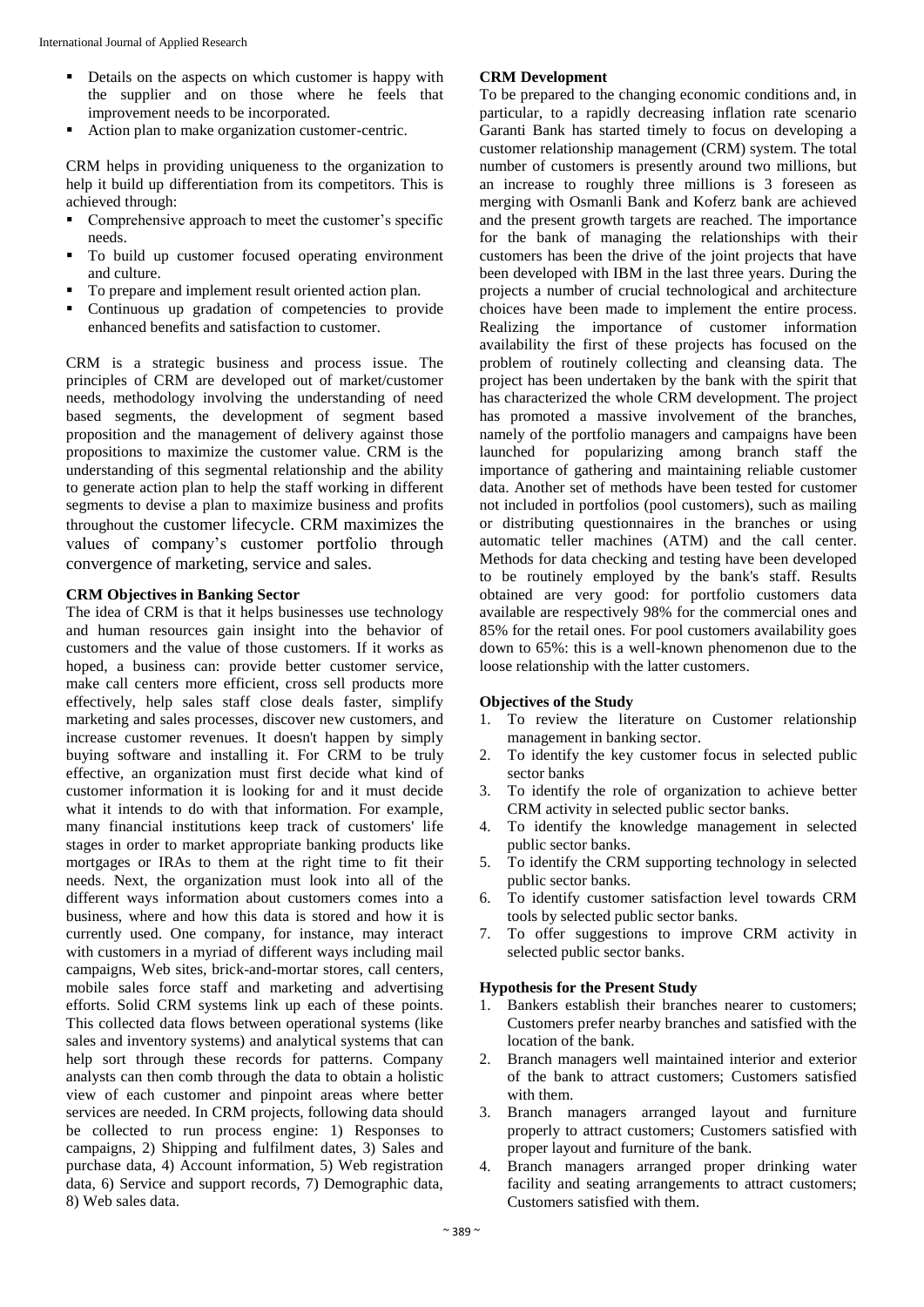- 5. Banker arranged customers with customized products and services; Customers are satisfied with customized products of the bank, and
- 6. Bank managers strengthen emotional bonds with customers; Customers are intended to maintain emotional bonds with banker.
- 7. Bank managers use the relationship pricing strategies to attract customers; customers are satisfied with the relationship pricing strategies.
- 8. Bank managers do co-branding affinity programs to increase the value of customers; customers are satisfied with co-branding affinity programs.
- 9. Bank managers use the power of word of mouth by using Referral Marketing programs; customers are satisfied with referral marketing programs.
- 10. Bank does cross selling of products and services to increase customer share, customers are satisfied with cross selling of products and services.
- 11. Bank commits time and resources in managing customer relationships; customers are satisfied with commitment of the banker to time and resources.
- 12. Bank's technology and systems are designed to make it easy for customers to do business; customers are satisfied with banker technology and systems.
- 13. Bank provides increased customer convenience using a variety of distribution channels; customers are satisfied with effectiveness of distribution channels.
- 14. Bank frontline employees are encouraged and empowered to exceed customer expectations; customers are satisfied with services of frontline employees.
- 15. Bankers take customer feedback seriously and reply to them, customers are satisfied with customer feedback process of the bank.
- 16. Bank has effective customer recovery strategies including guarantees for service failures; customers are satisfied with banker recovery strategies.
- 17. Bank use information from customers to design or improve products and services, customers are satisfied with outcome/innovative products from the banker by using feedback of customers.
- 18. Bank analyses the causes of customer defection through exit interviews and lost customer surveys with the aim to win back customers who have strong profit potential; customers are satisfied with exit interviews and customer surveys.
- 19. Bank do customer segmentation using Customer Lifetime Value related metrics; customers are satisfied with customer segmentation programs.
- 20. Bank has a process in place to obtain and validate customer's permission to interact with them through various channels; customers are satisfied with interaction of banker.
- 21. Bank has a well-developed privacy policy to ensure confidentiality of data collected from customers;

customers are satisfied with privacy policy of the banker.

- 22. Bank uses technology to automate marketing sales and service functions; customers are satisfied with automated marketing sales and service functions.
- 23. Bank provides easy Accounting opening services customers are satisfied with easy account opening services.
- 24. Bank provides excellent Debit and Credit cards; customers are satisfied with Debit and Credit cards services.
- 25. Bank provides uninterrupted and qualitative Netbanking facility; customers are satisfied with Netbanking facility.
- 26. Bank provides excellent Tele-banking facility; customers are satisfied with Tele-banking facility.
- 27. Bank provides excellent Electronic Fund Transfer and Electronic Clearing System; customers are satisfied with them.
- 28. Bank provides efficient Help-desk Services; customers are satisfied with Help-desk services.
- 29. Bank provides Excellent ATM facility; customers are satisfied with ATM facility.
- 30. Bank provides Anytime Anywhere Banking facility; customers are satisfied with it.
- 31. Bank provides Excellent Call center services; customers are satisfied with call center services.

## **Research Methodology**

#### **Sources of Data**

Present study is a descriptive study, since the data needed for the present study are primary and related to the opinions of managers in the selected public sector banks and customers from public sector banks; questionnaire method was employed for the collection of data. Questionnaires were administered to the branch managers of the selected banks and to the customers were personally approached to discuss and gather their views.

Secondary data such as, Performance details of banks, Customer Relationship Management practices implemented by various banks worldwide, etc., was collected from banking journals, magazines, RBI reports, Internet.

#### **Target Population**

Target population for the present study are Bank Managers and Customers from each selected public sector bank.

## **Sample**

Convenient sample method is used for the present study. Sample consist total 90 bank managers and 450 customers from total 16 public sector banks in Krishna district. From each public sector bank managers and customers are selected from various branches according to researcher convenience as shown in table 1

**Table 1:** Sample for the present study

| S. No | Name of the bank      | <b>Total Branches</b> | No. of Branch Managers selected | <b>No. of Customers selected</b> |
|-------|-----------------------|-----------------------|---------------------------------|----------------------------------|
|       | Andhra bank           | 92                    |                                 |                                  |
|       | Bank of Baroda        |                       |                                 |                                  |
|       | Bank of India         | ר ו                   |                                 |                                  |
|       | Canara bank           |                       |                                 | 25                               |
|       | Central bank of India |                       |                                 |                                  |
| 6     | Corporation bank      |                       |                                 |                                  |
|       | Indian bank           | 19                    |                                 |                                  |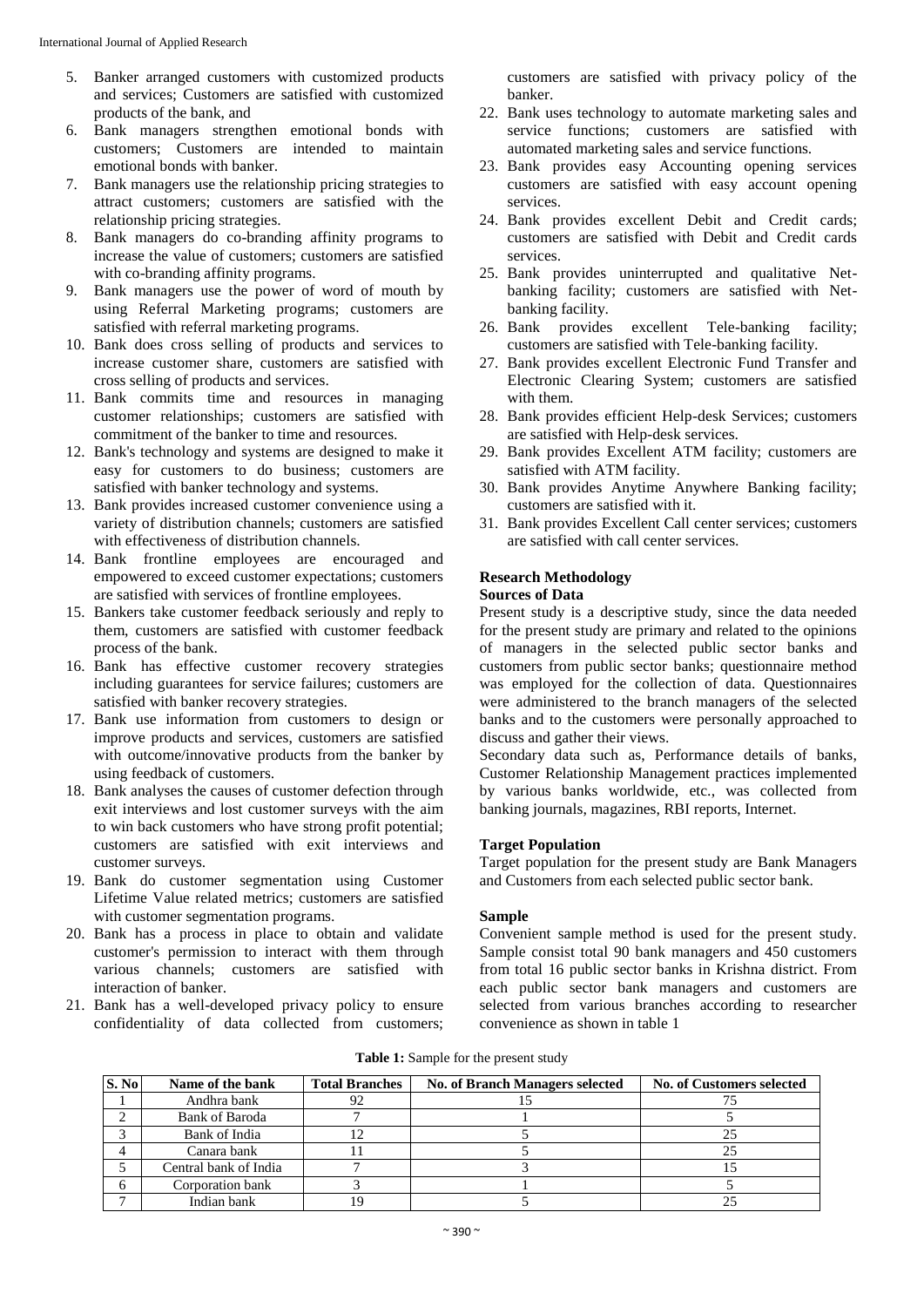|          | Indian overseas bank    |     |    | 10  |
|----------|-------------------------|-----|----|-----|
| $\Omega$ | Punjab national bank    |     |    |     |
| 10       | State bank of Hyderabad | 12  |    | 25  |
| 11       | State bank of India     | 51  | 10 | 50  |
| 12       | Syndicate bank          |     |    | 20  |
| 13       | Uco bank                |     |    |     |
| 14       | Union bank of India     |     |    | 55  |
| 15       | Vijaya bank             |     |    | 25  |
| 16       | Allahabad bank          |     |    | 10  |
|          | Total                   | 251 | 70 | 350 |

## **Questionnaire**

Questionnaire includes various statements related to Customer relationship management includes customer focus, organization and its support, knowledge management and technology. Five point likkert scales were used to examine the opinions of managers as well as customers.

## **Statistical Tools Used**

SPSS (Statistical Package for Social Sciences) is used for analyzing the data. Percentages are used to present the data. Chi-square tests are used to prove the Hypotheses.

## **Reasons for Selecting Specific Banks in Krishna District**

Following are the reasons for selecting specific banking units in Krishna district:

- 1. Krishna is Indian rice bowl being prominent as a commercial town would be dealing with heterogeneous customers, which enabled the researcher to obtain an array of opinions;
- 2. Proximity to the researcher;
- 3. Native district of the researcher;
- 4. Familiarity with the banking staff.

## **Limitations of the Study**

Limitations of the study are explained below:

- 1. The concept of Customer Relationship Management being in its infancy stage in Indian banking scenario, bankers tended to be hostile in expressing their unbiased opinions.
- 2. Customers were not really aware of these practices; hence their opinions were subjective.
- 3. Time and financial constraints have restricted the researcher to select a larger sample.

## **Findings and Suggestions**

- 1. For the location of the Bank, The calculated chi-square value for opinion of bank managers is 36.429; the obtained chi-square value is greater than the table value hence hypothesis accepted means bank managers strongly agreed that bank branches are nearer to customers, frequency table shows 67 percent agreed it.
- 2. For the location of the bank calculated chi-square value for opinion of respondent customers is 343.686;the obtained chi-square value is greater than the table value so that Hypothesis is accepted means customers are satisfied with the location of the bank, frequency table shows 88 percent satisfied with the location of the bank.
- 3. Regarding interior and exterior the calculated chisquare value for opinion of bank managers the calculated chi- square value is 43.286; the obtained chisquare value is greater than the table value so that Hypothesis is accepted means bank managers agreed that they maintained well interior and exterior to attract customers, frequency table shows 75 percent agreed it.
- 4. For the interior and exterior of the bank the calculated chi-square value for opinion of respondent customers is 300.829; the obtained chi-square value is greater than the table value so that Hypothesis is accepted means customers are satisfied with interior and exterior of the bank. Frequency table shows 82 percent of the customers are satisfied with the interior and exterior of the bank.
- 5. For layout and furniture of the bank the calculated chisquare value for opinion of bank managers is 23.571; the obtained chi-square value is greater than the table value so that Hypothesis is accepted means bank managers properly maintains layout and furniture of the bank in the part of CRM, frequency table shows 60 percent bank managers agreed it.
- 6. For the layout and furniture the calculated chi-square value for opinion of respondent customers is 247.257; the obtained chi-square value is greater than the table value so that Hypothesis is accepted. It means customers are satisfied with the layout and furniture, frequency table indicates 79 percent are satisfied with the layout and furniture of the bank.
- 7. For proper drinking water facility and seating arrangements the calculated chi-square value for opinion of bank managers is 70.429; the obtained chisquare value is greater than the table value so that Hypothesis is accepted means bank managers agreed that they maintain proper drinking water facility and seating arrangements to attract customers, frequency table shows that 71 percent agreed.
- 8. For drinking water and seating arrangements in the Bank the calculated chi-square value for opinion of respondent customers is 204.914; the obtained chisquare value is greater than the table value hence Hypothesis is accepted means customers are satisfied with drinking water facility and seating arrangements in the bank, frequency table also shown 71 percent are satisfied with it.
- 9. For providing of customized products and services, the calculated chi-square value for opinion of bank managers is 10.286; the obtained chi-square value is greater than the table value hence Hypothesis is accepted means bank managers agreed that bank provides customized products and services to its customers; frequency table also shown 51 percent agreed it.
- 10. Regarding customized products and services of the bank, the calculated chi-square value is 211.457; the obtained chi-square value is greater than the table value hence Hypothesis is accepted means majority of customers are satisfied with customized products and services of the bank, frequency table shown it 75 percent are satisfied with customized products and services of the bank.